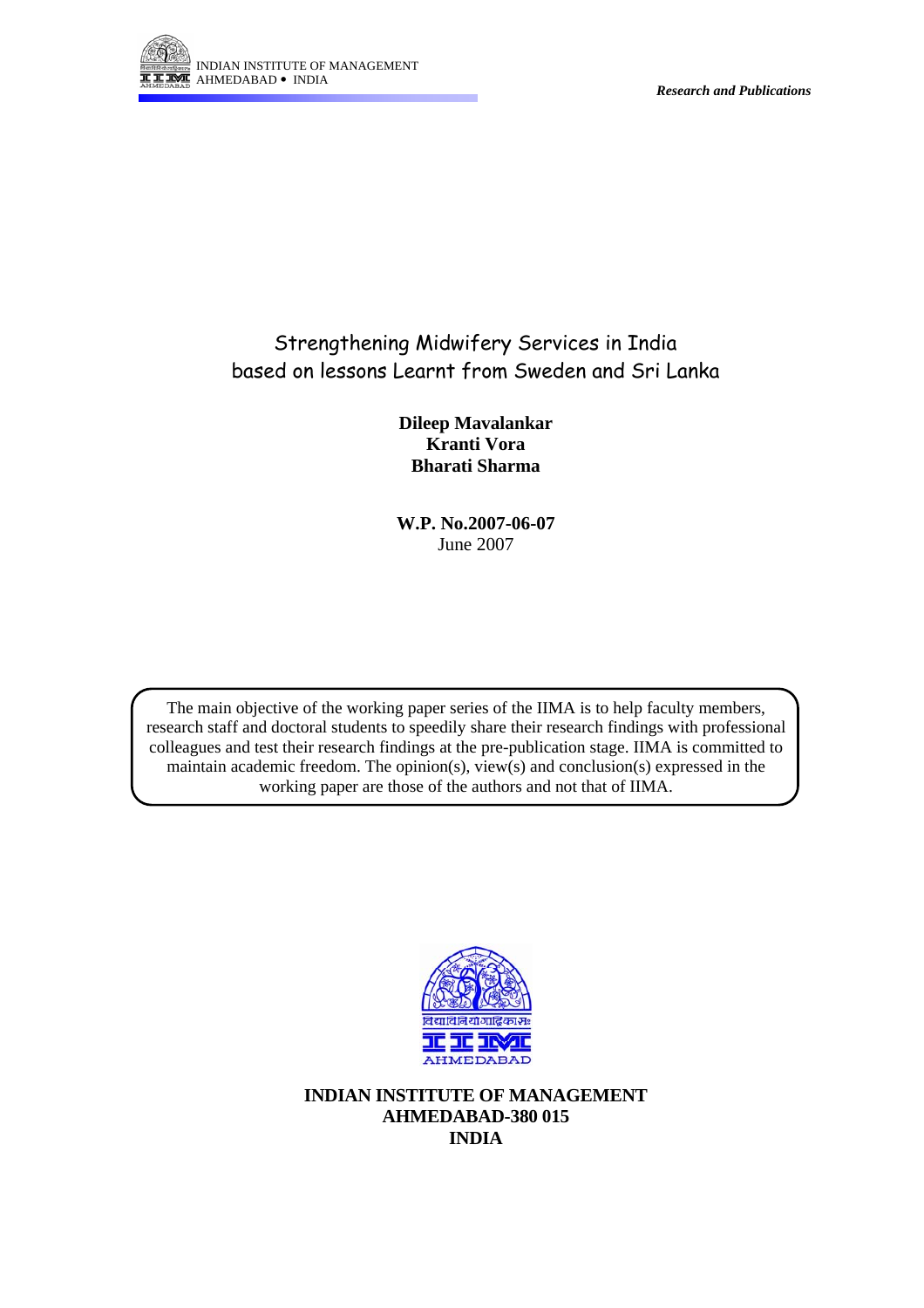# Strengthening Midwifery Services in India based on lessons Learnt from Sweden and Sri Lanka

# **Dr. Dileep Mavalankar**

**Professor** Public Systems Group Indian Institute of Management Vastrapur, Ahmedabad 380 015

#### **Dr. Kranti Vora Program Associate**

Center for Management of Health Services Indian Institute of Management Vastrapur, Ahmedabad 380 015 Email:kranti\_vora@rediffmail.com

#### **Ms. Bharati Sharma Project Coordinator**

Center for Management of Health Services Indian Institute of Management Vastrapur, Ahmedabad 380 015

# **Abstract**

# *Objective*

*The objective of the paper is to know how India can strengthen midwifery services to reduce maternal mortality based on the lessons learnt from Sweden and Sri Lanka.* 

### *Method*

*The paper is based mainly on the literature review, field visit to Sweden and interaction with maternal health experts from Sweden and Sri Lanka.* 

# *Conclusion*

*High maternal mortality in India is due to absence of skilled attendance at the time of delivery and poor post-natal care. Seventy percent Indian population is rural and it is not possible to have doctors for all births. Adopting evidencebased interventions such as developing a skilled cadre of locally available midwives backed up by efficient referral and emergency obstetric care services*  like Sweden and Sri Lanka will help India achieve the goal of reducing maternal *mortality with the existing resources.* 

*Analysis also shows that establishing quality training, independent regulating body and standardizing midwifery practices in India requires sustained efforts from government, professionals and society, and reorganization of health systems. Creating the scope for career advancement will help to improve status of midwifery as a profession.*

 **Key Words:** Maternal Mortality, Midwifery, India, Sweden, Sri Lanka, ANM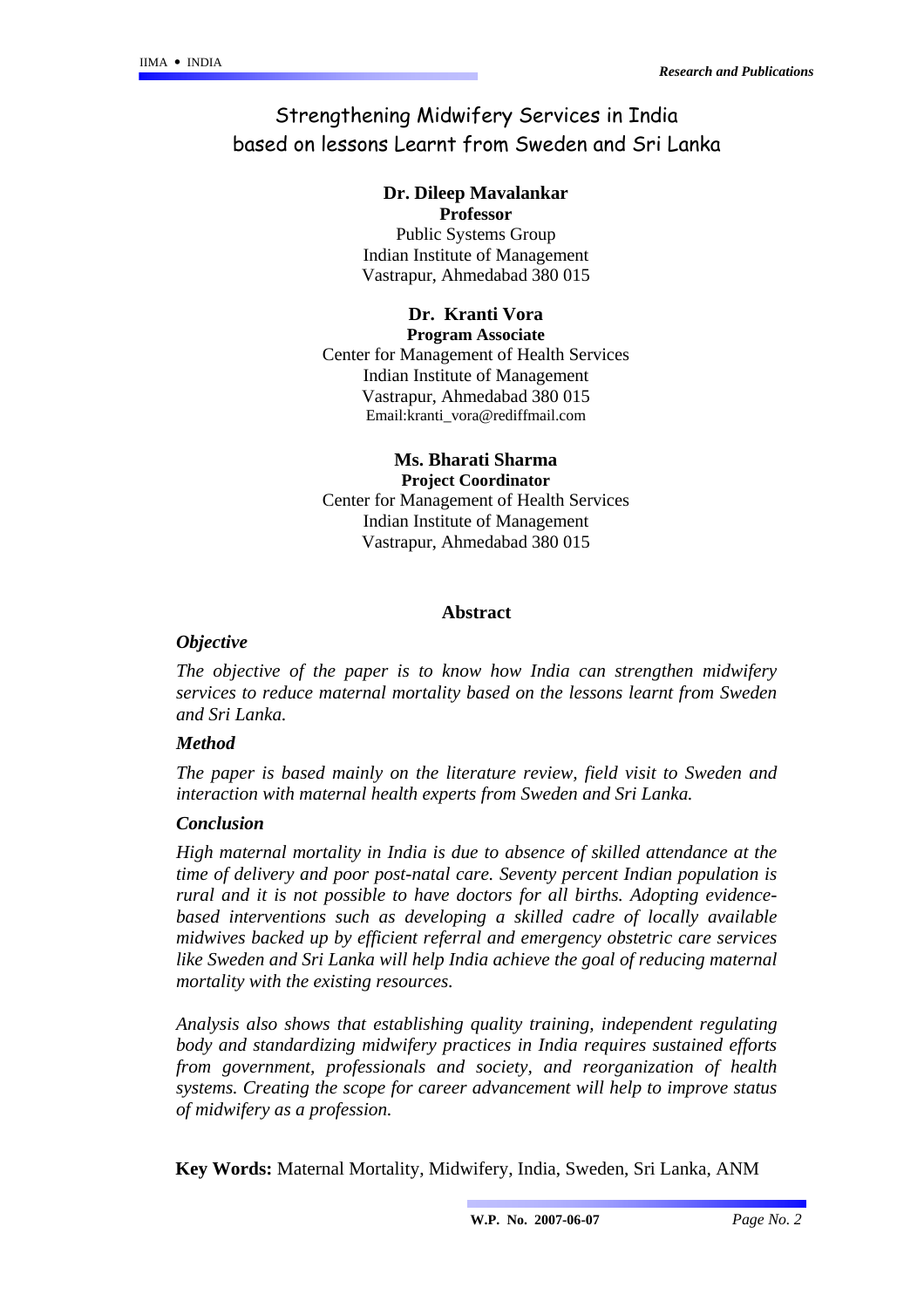# **Introduction**

Prevention and treatment of life threatening complications of child birth is the primary health care need of any country. Even in this era of scientific achievements, about half a million mothers lose their lives every year in child birth and related conditions all over the world. Out of these, 99% of maternal deaths occur in developing countries due to preventable causes. (1) Majority of maternal deaths are due to hemorrhage, sepsis, pregnancy induced hypertension and abortion related complications. The principal reason for high maternal mortality in developing countries is absence of skilled attendance at the time of delivery. (2) This problem is compounded by overdependence on doctors for delivery and postnatal care and ignorance of paramedical personnel for the same. It has been proved that providing skilled attendance at the time of delivery and developing good referral networks reduces maternal mortality significantly even in resource poor settings. Countries like Sweden were very successful in reducing maternal mortality rate significantly way back in  $18^{th}$  century. (3)

Developing countries like Sri Lanka and Malaysia have reduced maternal deaths by adapting evidence based strategies like skilled birth attendance at all the births in last few decades. (2) Prerequisites for reduction of maternal mortality rates globally are early awareness regarding the magnitude of the problem, acknowledgment that most of the maternal deaths are avoidable, and mobilization of professionals and society. (2) The duration taken for reducing maternal mortality depends on strategies adopted to ensure skilled care at all the births, extent of accountability of professionals responsible for maternal health and willingness of the decision makers to take the responsibility. (4)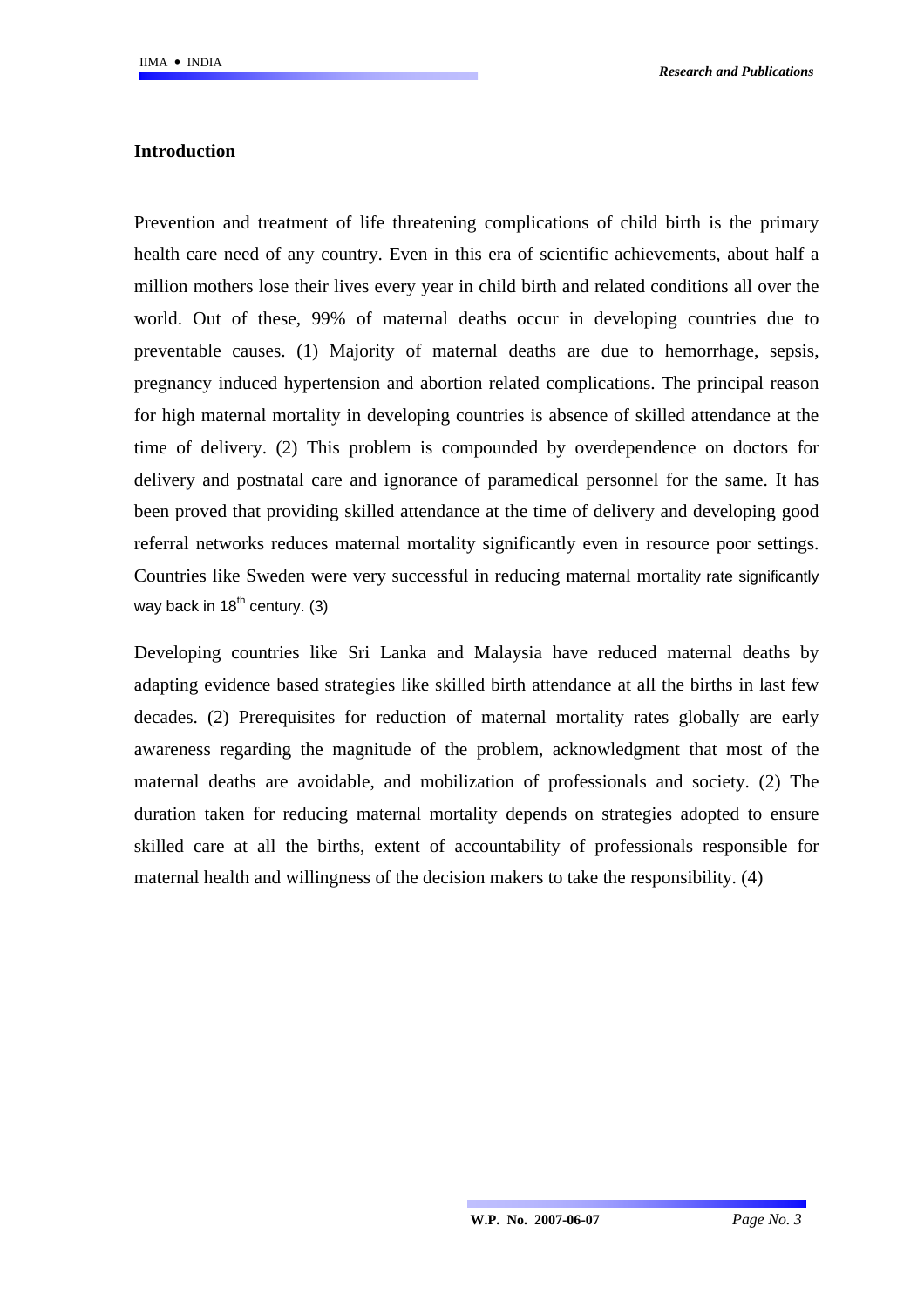

#### **Graph-1: Maternal Mortality trends in Sweden (SW), USA. England/Wales (E&W) (Source: Dr M. Islam's presentation at AMDD workshop, 2004)**

As seen in graph-1 Sweden was among the first developed countries to achieve low maternal mortality by 1900 much ahead of United Kingdom and United States. The majority of reduction of maternal mortality was achieved in Sweden by the beginning of 20th century before advent of antibiotics and cesarean section and this is believed to be the result of developing a cadre of highly competent and locally available midwives.  $(3)$  The decline in maternal mortality was more pronounced in the 19th century (2/3rd reduction) than in 20th century (1/3rd reduction) when blood transfusion and antibiotics were made accessible to all. The overall reduction was from 900 deaths per 100,000 live births in 1750 to 6 deaths per 100,000 live births in 1980. (5)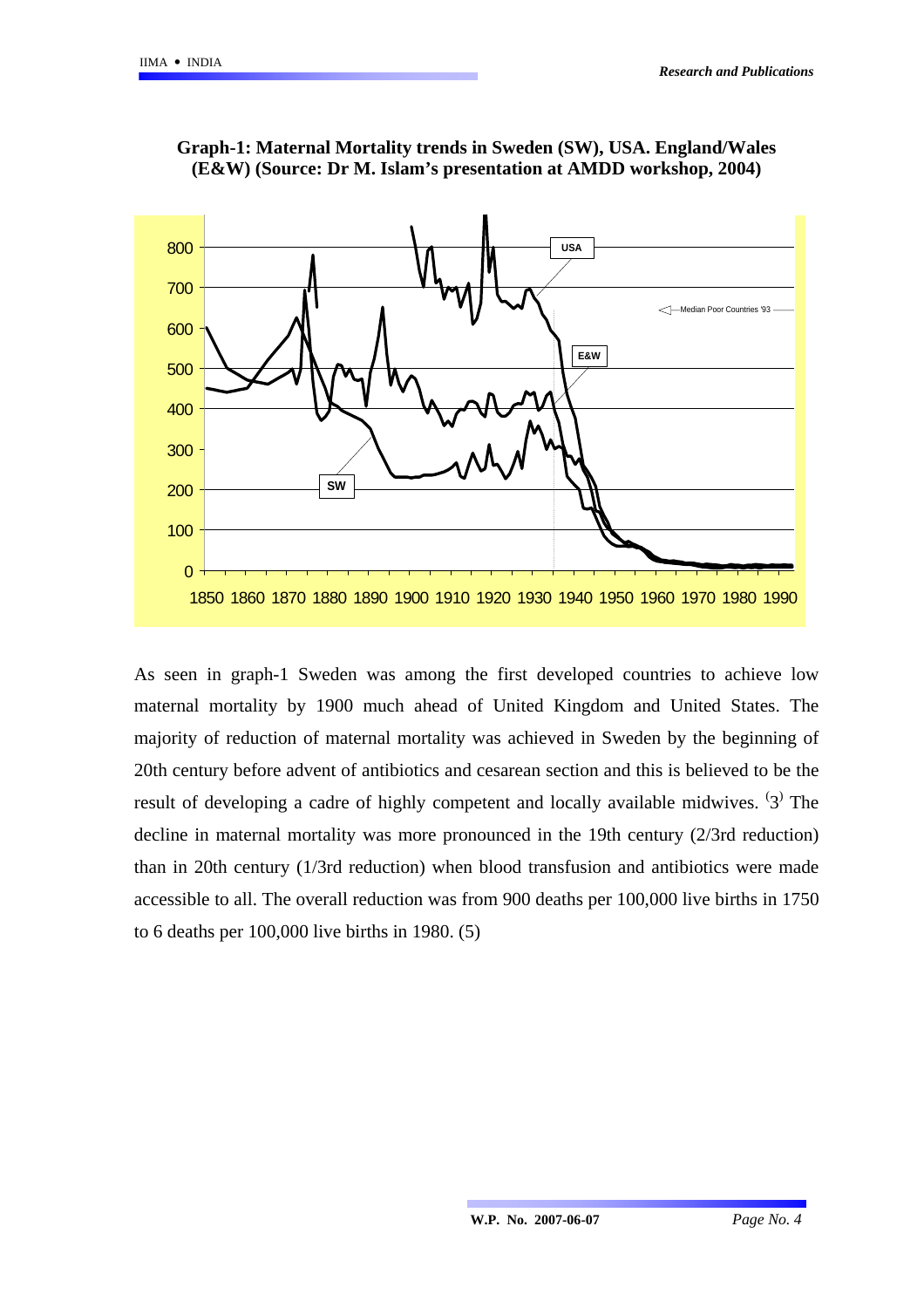

**Graph-2: Maternal Mortality trends in Sri Lanka (Adapted from Dr A. Jayathilaka's presentation at AMDD workshop, 2004)** 

As seen in graph-2, more recently, Sri Lanka witnessed significant reductions in maternal mortality in a relatively short period. From a level of over 1500 per 100,000 live births in 1940-45, maternal mortality fell to 555 per 100,000 in 1950-55, 239 per 100,000 within 10 years, and 95 per 100,000 by 1980. The figure is now 30 per 100, 000. (6) These improvements followed the introduction of a system of health facilities around the country allied to an expansion of midwifery skills and the spread of family planning. (7)

#### **Factors responsible for maternal mortality reduction in Sweden**

### **1. Establishment of vital registration system**

Sweden was one of the first European countries to establish a reliable vital registration system as early as 1750. The office of the Registrar General was founded in 1749 where national statistics were compiled as census and causes of death registration. Although definition of maternal death has changed over time, reasonably reliable data is available in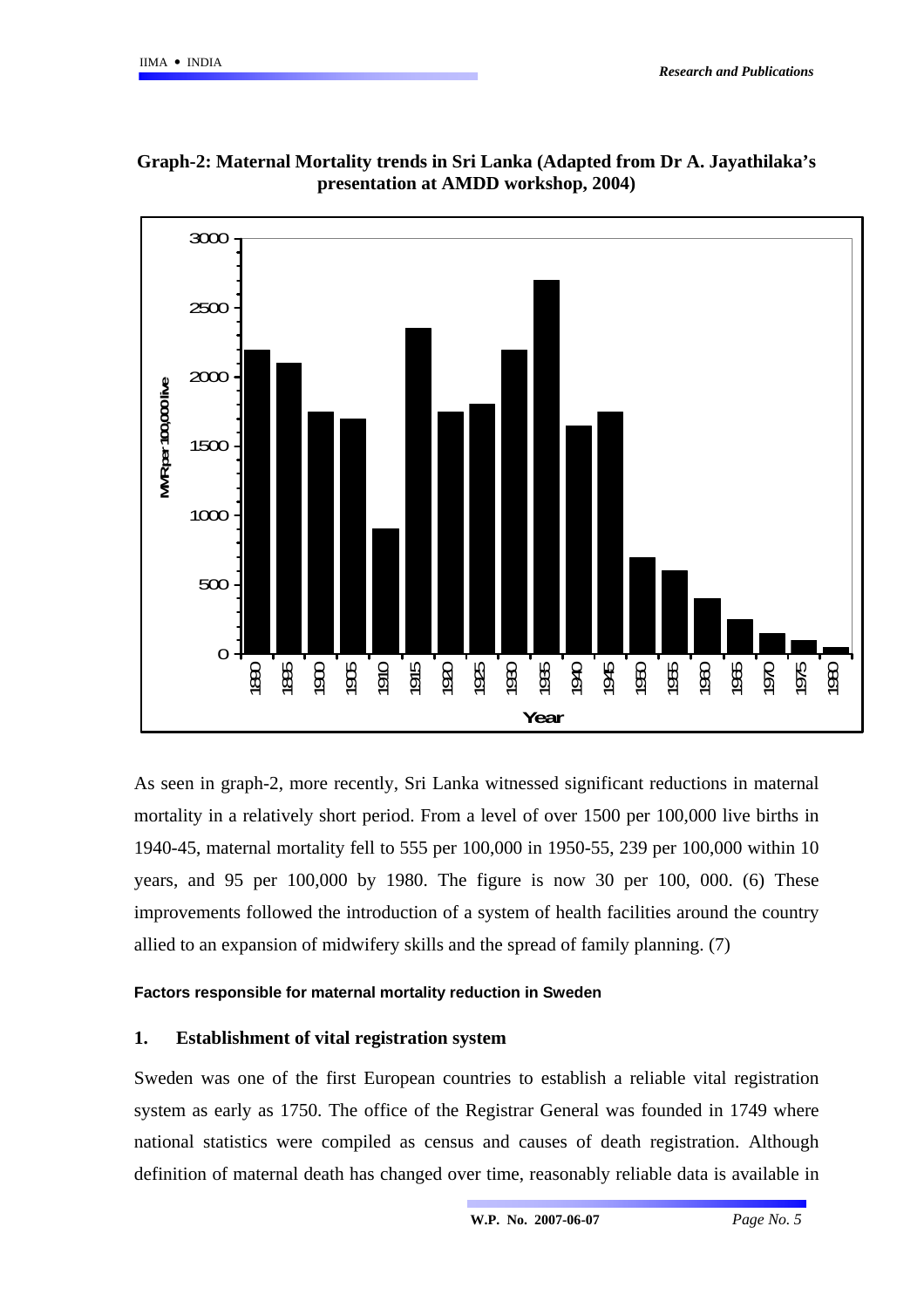Sweden regarding trends of maternal mortality from  $17<sup>th</sup>$  century onwards. Although some of the historians have questioned the reliability of the available data due to above mentioned reasons, most agree that existing data gives fairly good idea regarding mortality rates and the trend of decline. Thus, Sweden established a reliable vital registration system very early on that gave accurate picture of maternal health situation, based on which corrective steps could be taken.

### **2. Development of maternal health system based on Midwifery**

According to Loudon a medical historian, the rapid decline in the maternal mortality rate in Sweden after 1875 was mainly due to three factors (3):

- 1. Improved standards of maternal care associated with increased numbers of trained midwives
- 2. Introduction of antisepsis and asepsis from about 1880.
- 3. A decline in virulence of streptococcus (a natural event/process).

Last two factors mainly reduced deaths from sepsis which was the major cause of maternal death in urban areas and institutional deliveries. In rural areas, the major decline occurred due to presence of well trained midwives before, during and after delivery.

The roots of well-developed system lie in a government funded public health program that has an equity perspective by reaching out to the poor rural population to make free health care accessible to them. From the beginning efforts were made to improve training for physicians and midwives and to implement a system of surveillance of midwives at local and national level. (8)

# **3. Professionalization of midwifery services**

Sweden is a vast country with sparse population and many remote inaccessible rural areas. This made medical care by doctors unavailable to rural population in the past hence a midwifery based maternal care system was developed to have skilled attendance at the time of delivery by locally available midwives. Early  $18<sup>th</sup>$  century saw professionalization of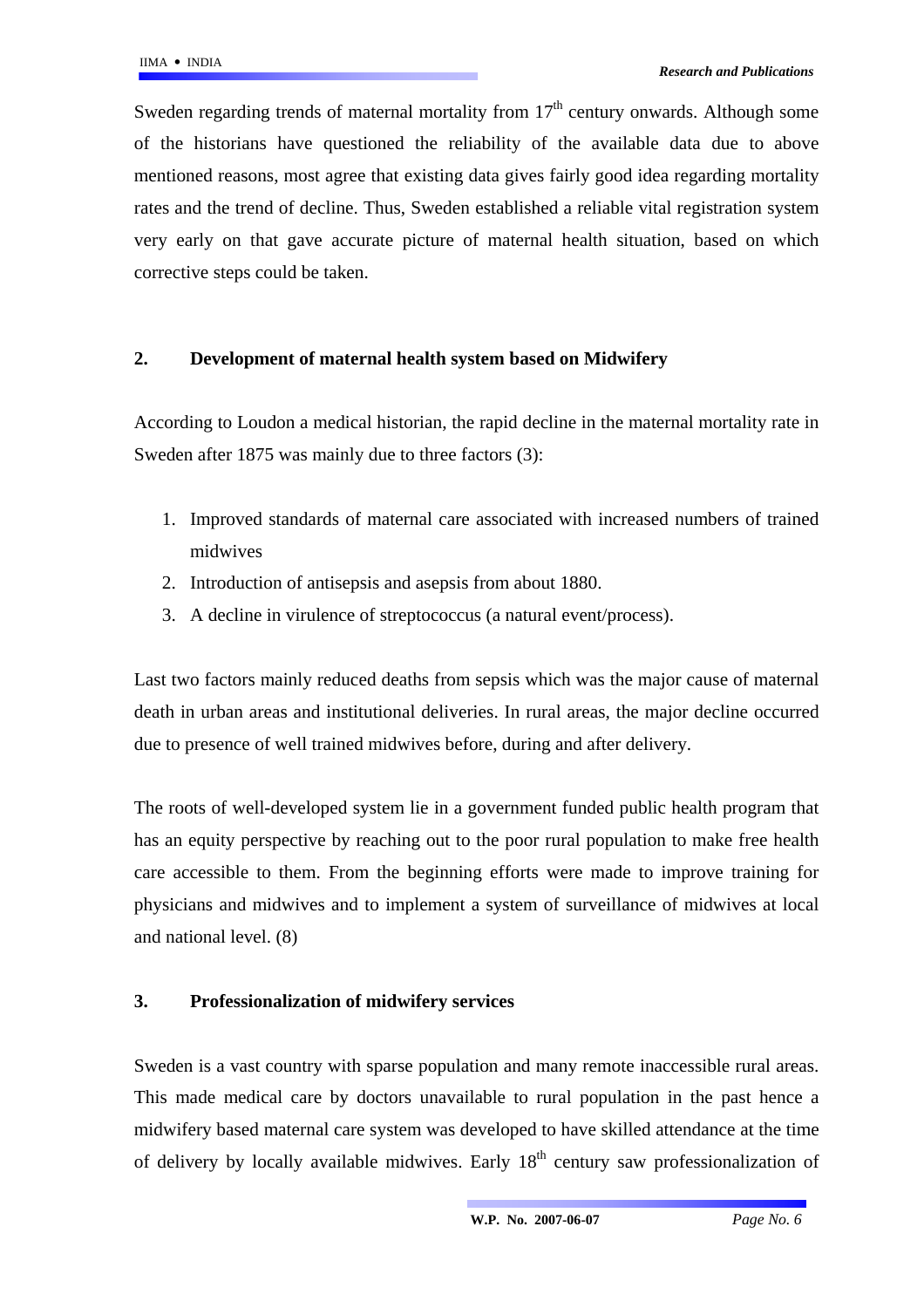birth assistance in Sweden when a government decree required midwives to undergo 2 years training with experienced midwife and passing examination given by Collegium Medicum. By late  $19<sup>th</sup>$  century, midwifery became legitimate profession for women from all walks of life and rural areas. Table-1 gives list of events which led to efficient midwifery system in Sweden.

| Table-1: History of regulation of midwifery services in Sweden and role of legislation |
|----------------------------------------------------------------------------------------|
| (Source: Ref. $3)$ )                                                                   |

| Year | <b>Activity/Laws</b>                               |
|------|----------------------------------------------------|
| 1663 | Collegium Medicum established with the             |
|      | support of the king                                |
| 1711 | Formal training of midwifery began which           |
|      | included instructions on use of instruments        |
| 1777 | Regulation that allowed midwives to use            |
|      | instruments only when doctor was not               |
|      | available in time                                  |
| 1819 | Regulation allowed parishes to employ              |
|      | only trained midwives                              |
| 1829 | Regulations laid for use of instruments by         |
|      | midwives in presence of a witness. They            |
|      | were required to write a report signed by          |
|      | local medical officer of health whenever           |
|      | instrumental delivery was undertaken               |
| 1861 | Clergy were required to enter whether              |
|      | attended by<br>trained<br>was<br>woman<br>$\alpha$ |
|      | traditional midwife                                |
| 1908 | Swedish municipality were required to              |
|      | employ only trained midwives                       |

Total number of deliveries attended by trained midwives and doctors were less than those attended by traditional midwives till mid- nineteenth century in spite of laws. This slow acceptance of trained midwives is similar to current situation in many developing countries and in USA in the past. (3) To overcome this barrier strong, healthy and respectable women were selected and trained well. These midwives were better trained hence safer birth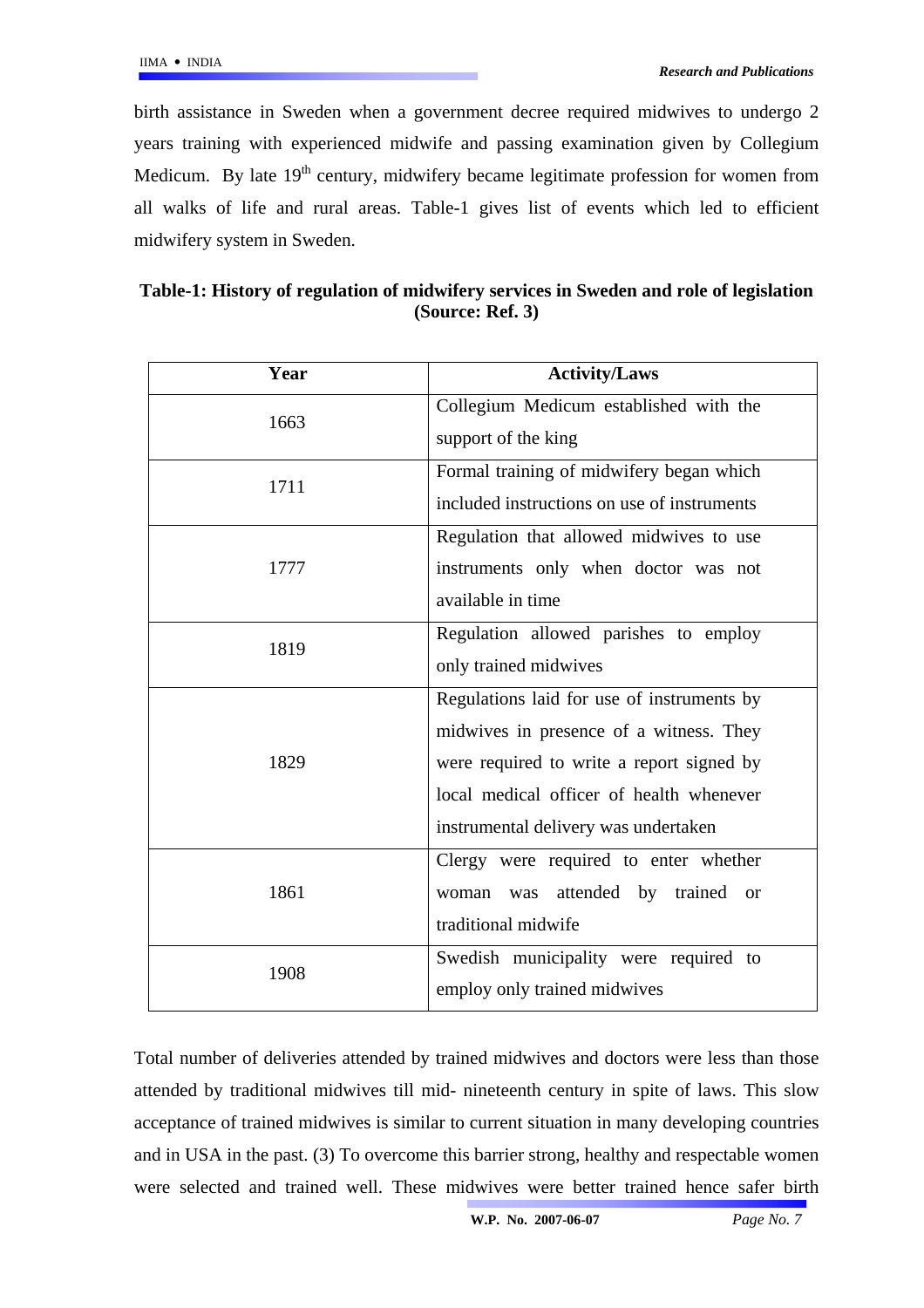attendants than traditional midwives as the main purpose of regulation and rigorous training standards was to save lives of mothers. The trends in maternal mortality in Sweden (Graph-3) show that as the number of deliveries by trained midwives increased the maternal mortality rate fell from 1861 to 1894.

# **Graph-3: Midwifery service in rural areas in Sweden and maternal mortality (septic deaths excluded) for the years 1861 through 1894 (Source: Ref.8) (the points designate level of mortality in indicated 5 years)**



# **4. Complementary roles of midwives and doctors and equal status of midwives**

The early reduction in maternal mortality in Sweden was mainly because of teamwork of physician and highly competent midwives who were locally available. This fact is reflected in a remark by an American physician in an address to American Medical Association "Scandinavian midwives are proud of being associated with an important community work and whose profession is recognized by medical men as an important factor in the art of obstetrics, with which they have no quarrel." (3) He attributed the lower mortality rates in Sweden to a carefully supervised system of instruction and practice of midwifery.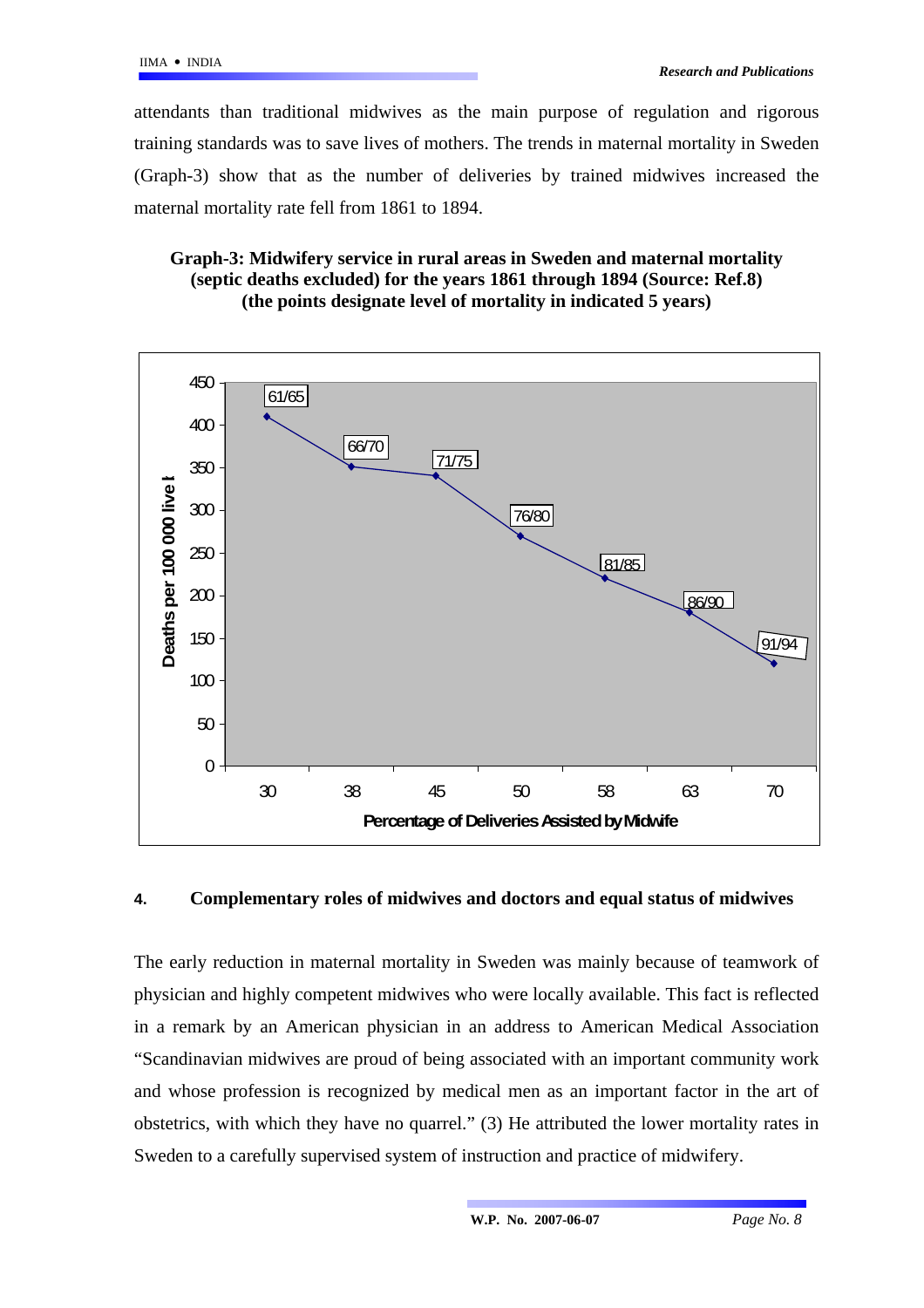Antagonism and conflicts between the medical profession and traditional birth attendants were posing difficulties in the professionalization of birth attendance in Sweden until  $19<sup>th</sup>$ century. In Sweden doctors did not undertake normal deliveries in the  $18<sup>th</sup>$  and  $19<sup>th</sup>$  century which were sole responsibility of the midwives. Thus although midwives were supervised by doctors, both were working towards the same goal and complemented rather than competed against each other. This partnership was facilitated by population distribution in Sweden in  $19<sup>th</sup>$  century when 90% population lived in rural areas which had locally accessible trained midwife, the indisputable birth attendant. Doctors were probably not available in rural and remote areas. The trained midwife was able to undertake most of the home deliveries and perform instrumental delivery when the doctor was not available as she was respected by the state and sanctioned by the law. (8)

### **5. Training and supervision**

The two years long midwifery training in Sweden was detailed and spent considerable time in theoretical and practical instructions. Under supervision of the head midwife or trained sister, the student midwife was required to deliver 100 to 125 women during the training, which gave high degree of skills and confidence to conduct child birth. The final approval came after a month's trial period. The midwife was supervised by local medical officer for instrumental deliveries. Until age of 50 midwives were required to undertake regular review courses. From the beginning the midwifery system has been under firm control of state and medical profession. The strict regulation came at the beginning of midwife's career but she was independent once she was trained and satisfied the examiners who were also medical doctors.

Community midwifery in Sweden was based on regular review and close supervision. The midwives were required to report to general practitioners and the report was detailed to give information about all the deliveries attended and outcome of the mother and child. The standardized protocols for management of birth complications were to be followed. The report included reasons for intervention and the outcome which had to be signed by the county physician and was registered at the national health bureau. The midwife carried a diary in which detailed records were made for each delivery and postpartum period including temperature chart. This was checked by the supervising doctors periodically. The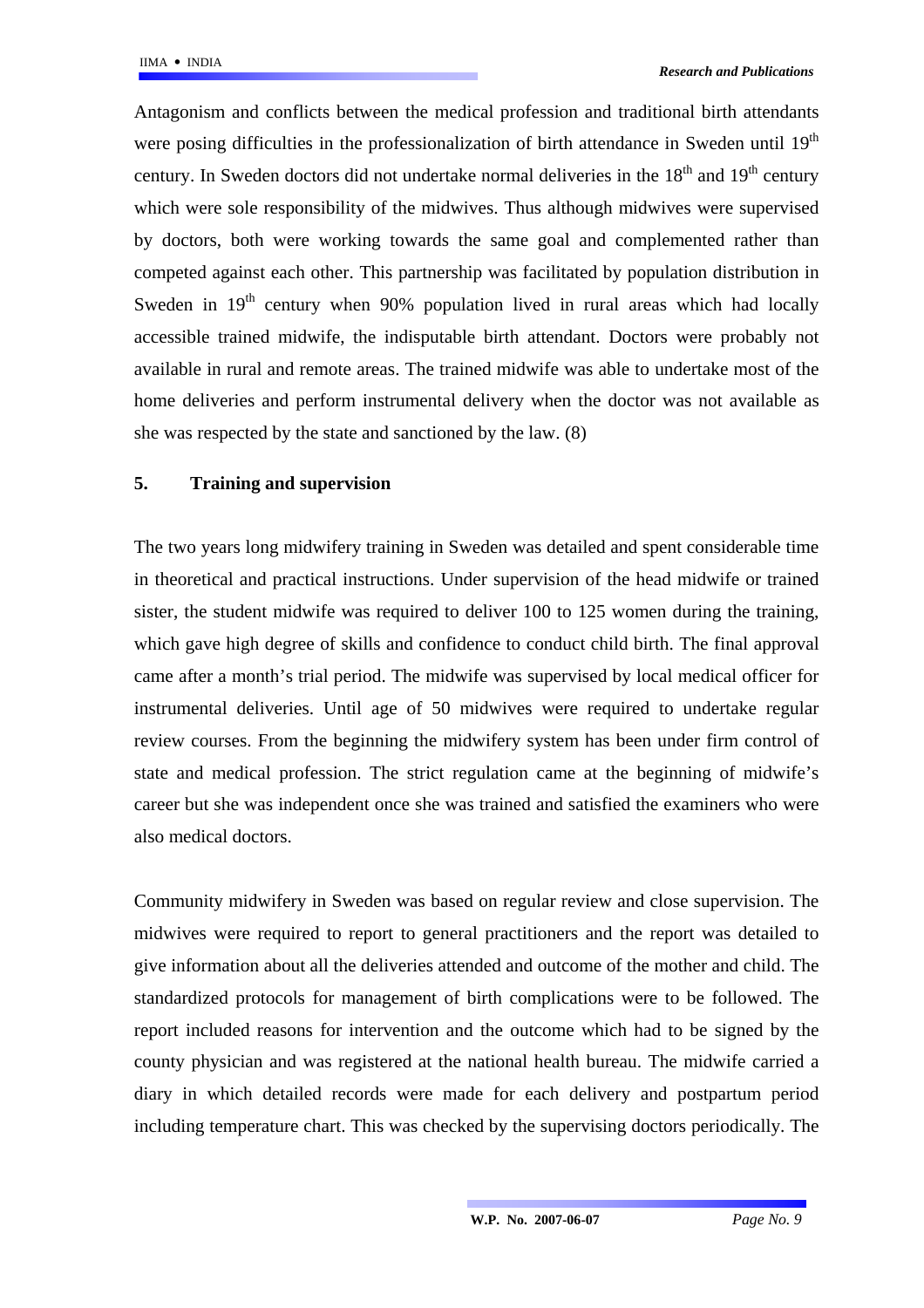Swedish midwifery association exercised control over the professional conduct of midwives.

# **Factors responsible for maternal mortality reduction in Sri Lanka**

# **1. Establishment of vital registration system**

Sri Lanka, a low income country established civil registration system in 1867 as voluntary system of birth and death registration which was made compulsory by an ordinance passed in 1885.(7) The civil registration system has reasonably accurate reporting of mortality which is confirmed by past surveys. Maternal death reviews started in 1980s is a formal system of inquiry into maternal deaths with quarterly and annually reviews conducted at central and district level. The purpose is to identify preventable factors/causes and take corrective measures not a fault finding exercise. (7) In 1989, maternal death was declared notifiable event which made the system more robust. Thus, an efficient vital registration system helped Sri Lanka know the magnitude of maternal mortality and trace the progress made to reduce it.

# **2. Development of maternal health system based on Midwifery supported by appropriate policies**

Sri Lanka was perhaps the first country in Asia to establish a maternity hospital in1879 followed by first training school for midwives 1881. Legislation passed in 1887 required registration of all the midwives. Efforts were made from the beginning to provide quality midwifery services at the community level. (8)

Sri Lanka has well developed midwifery system starting in 1906 when six trained midwives were appointed in Colombo Municipality who were hospital based till 1926. After 1926, with establishment of Health Units, training of Public Health Midwife (PHM) commenced who stayed in community and provided antenatal, natal and postnatal care. (7, 8) These midwives were backed by good referral system and efficient health system for timely management of maternal complications. During the 1950s most births in Sri Lanka took place at home with the assistance of untrained birth attendants. By the end of the 1980s over 85% of all births were attended by trained personnel mainly community based midwives. (6) Numbers of trained midwives increased from 347 in 1941 to 7394 in 2000. (8)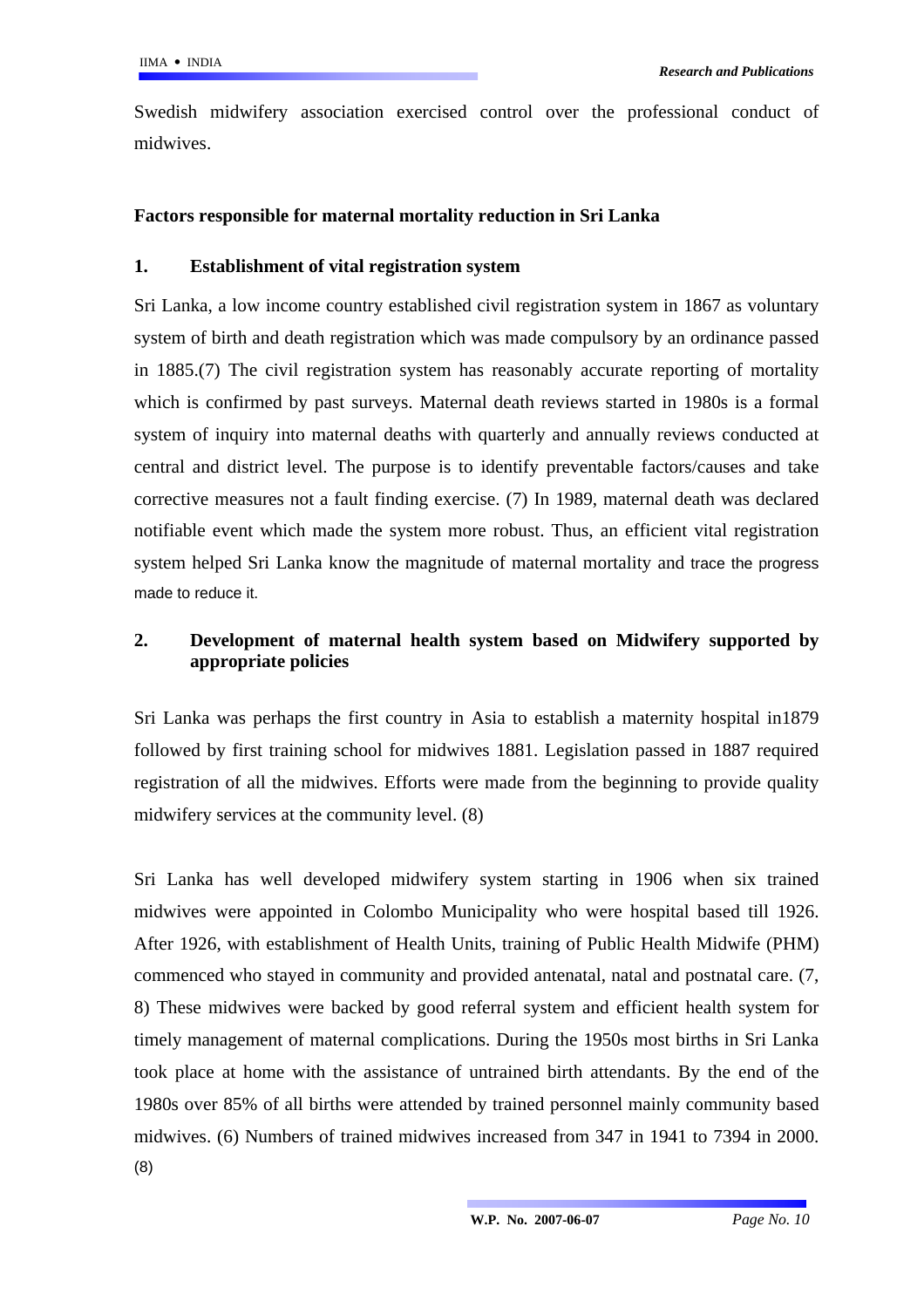As commented by former head of safe motherhood programme in Sri Lanka, social policies such as free health services, subsidized transport along with specific maternal health policy decision to focus on recruiting and training public health midwives instead of training traditional birth attendants played significant roles in reduction of maternal mortality. (9)

## **3. Training and supervision**

Training of public health midwives which commenced in 1928 had midwifery and public health components.(7) At present, hands on skills training is given to midwives for 18 months which includes six months of field training at community level. Although unlike her Swedish counterpart, she is not allowed to use instruments and has to refer such cases to higher facilities. She keeps record of her activities and reports performance and vital events to medical officer. (7) In Sri Lanka, public health midwife is supervised by Medical Officer of Health who also conducts field clinic once fortnight to provide health care to mothers and children. (7)

## **4. Accountability and human resource management:**

Sri Lanka has systematic posting and transfer policy that ensures posts of public health midwife and doctors are filled regularly in remote areas. The government also ensures that staff stays at the place of posting and provides free services. The basic needs of staff and their family are taken care of in return along with assurance of career advancement. (10) There is also fairly strict and systematic supervision by various levels of managers to ensure accountability and quality of work.

Thus multiple factors were responsible for rapid decline of maternal mortality in Sri Lanka; table-2 lists the major factors.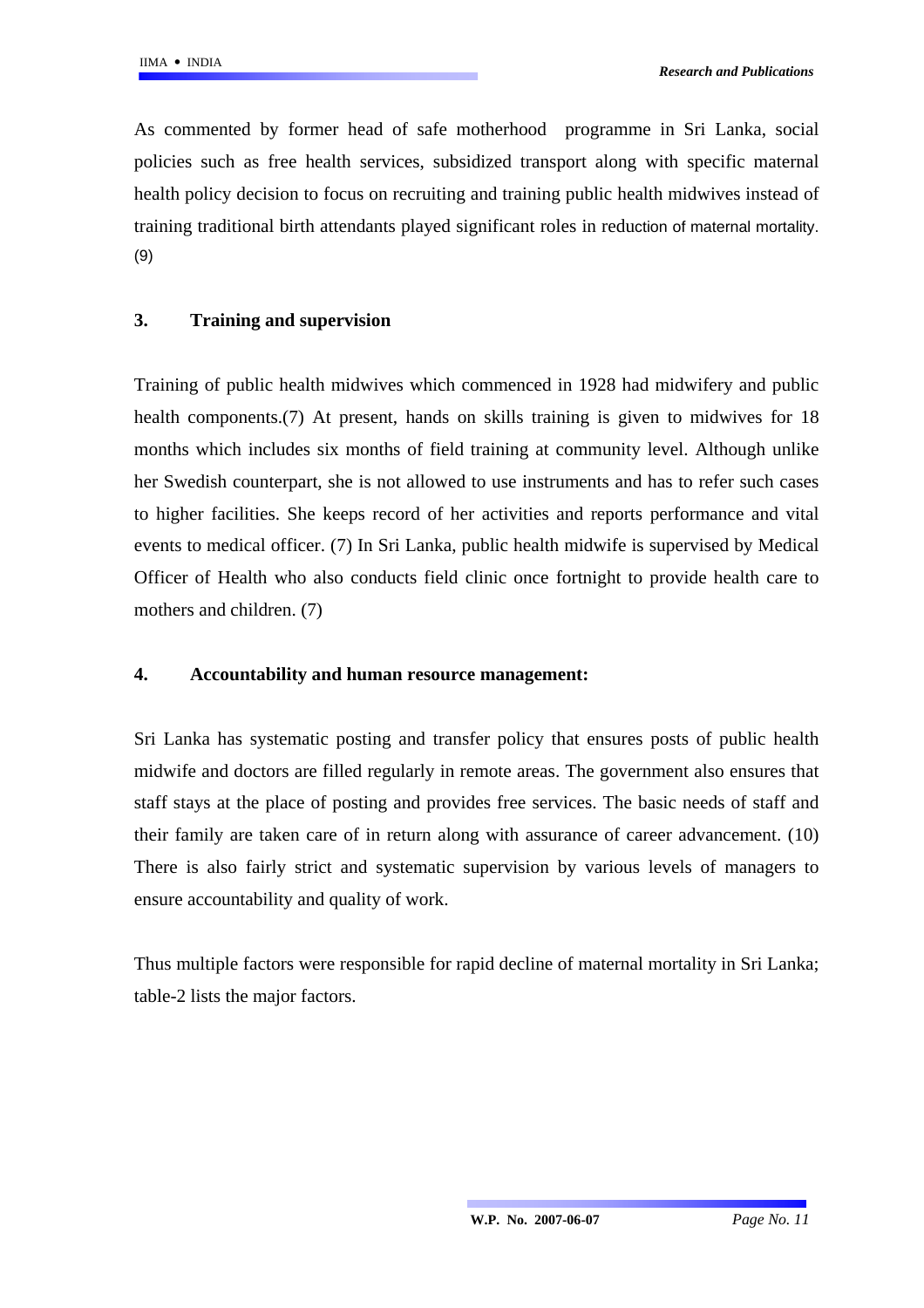# **Table-2: Factors responsible for maternal mortality reduction in Sri Lanka in pre and post independence era (Source: Ref.17):**

|                  | Pre independence era(1930 to 1950)                                    |
|------------------|-----------------------------------------------------------------------|
|                  | Expansion of health facilities with infrastructure development for    |
| 1.               | MCH services and provision of maternal care by skilled health         |
|                  | workers                                                               |
| 2.               | Provision of free health services by the state which made health care |
|                  | equally accessible to all socioeconomic groups                        |
| 3.               | Control of malaria infection                                          |
| 4.               | Introduction of other welfare measures like free education,           |
|                  | subsidized food rations and subsidized transport                      |
| 5.               | Improvement in social status of women and Necessary political         |
|                  | commitment                                                            |
| 6.               | Improved transport system due to better network of roads              |
|                  | Post independence era (1950 onwards)                                  |
|                  | Greater coverage of maternal care services throughout the country:    |
| 1.               | both domiciliary and institutional with emergency obstetric care      |
|                  | (EmOC) services available within reasonable distance                  |
| 2.               | Improvements in the quality of maternal care services and use of      |
|                  | improved medical technology                                           |
| 3.               | Expansion of blood transfusion services to most of the major          |
|                  | hospitals in the districts                                            |
| 4.               | Functioning of effective referral systems for easy referral to higher |
|                  | level of care                                                         |
| 5.               | Better supervisory and monitoring system for maternal care            |
|                  | throughout the country                                                |
| 6.               | Improved communication between higher level referral centers and      |
|                  | other health care facilities within the district                      |
| $\overline{7}$ . | Establishment of an active Maternal Death Surveillance System         |

# **Change in role of midwives in present scenario in Sweden and Sri Lanka:**

Midwife's role was expanded in Sweden and Sri Lanka as the maternal health improved and fertility rates went down. In both countries as the number of institutional deliveries increased and home deliveries became rare; midwives took on wider role in reproductive and child health. In Sri Lanka now the public health midwife has mainly (a) prenatal care with emphasis on early registration, immunization, linking mothers to clinics to ensure trained assistance at delivery, helping them to plan for delivery, (b) postnatal care and care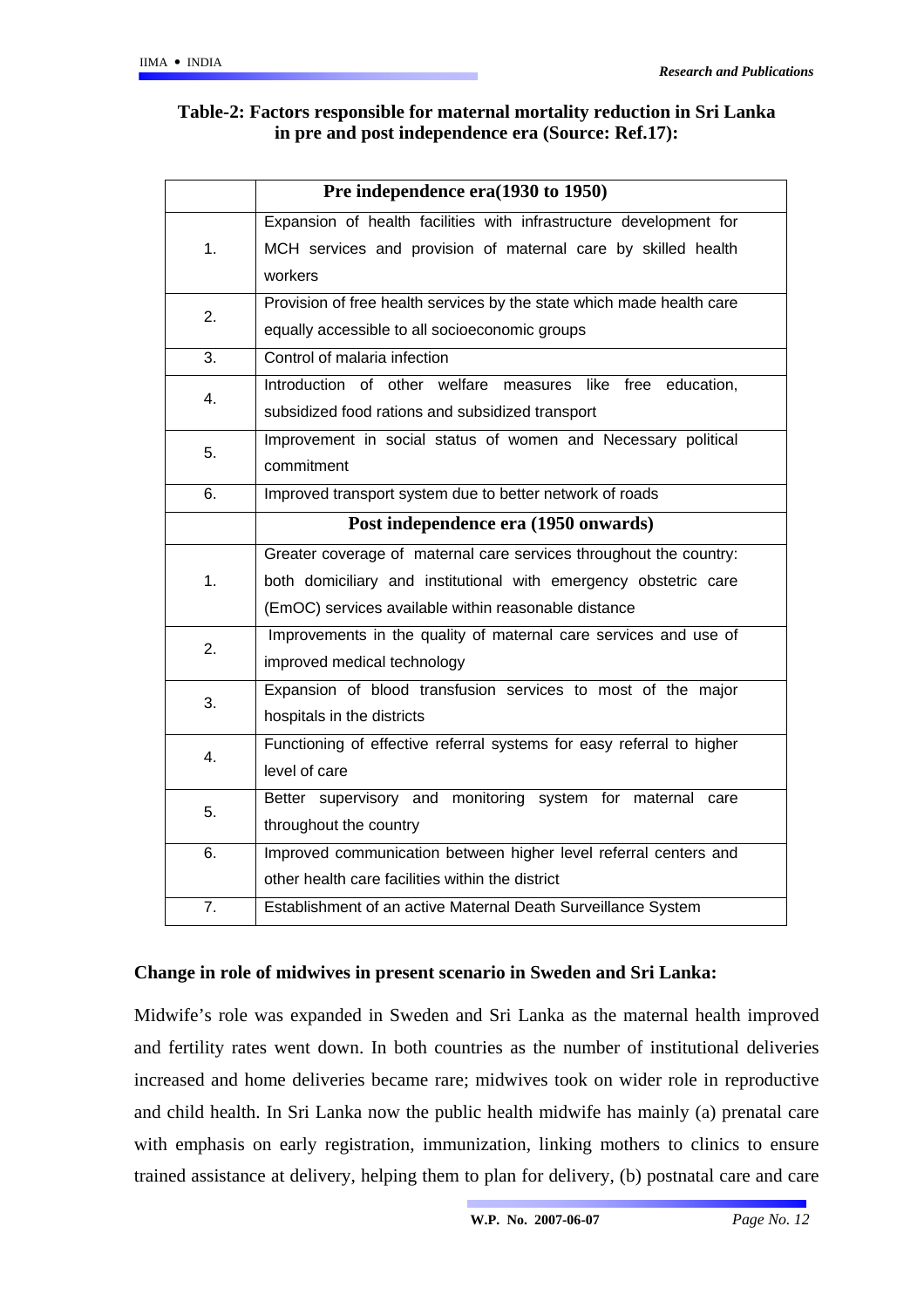of new born (c) infant care and immunization (d) family planning and (e) general health education (7). Now most of the deliveries are conducted by medical officers and institution based midwives at the health units.

In Sweden, midwives are providing antenatal care at community level, post natal care, newborn care, health education, regular gynecological check ups including screening, adolescent care and family planning. The deliveries are conducted at selected centers by institution based midwives in consultation with obstetrician. (11) The major difference between Sweden and Sri Lanka is that Swedish midwives are still in charge of normal deliveries while doctors are conducting majority of deliveries in Sri Lanka today. In Sweden midwives also play an active role in policy making through their association as well as health advisors to political parties. They are also active in public health and international assistance.

# **Midwifery practice in India:**

In spite of having a long history of programs to improve maternal health due to lack of consistent policies and absence of focus on evidence based interventions, India has not achieved its goal of reducing maternal mortality. (12) Although there have been efforts to establish midwifery practice in India in the past even in the British times (13, 14, Table-3) even today midwifery is not recognized as a separate profession by law, society, medical and paramedical professionals.

India has very low nurse midwife to population/patient ratio compared to Europe. Out of about 200,000 auxiliary nurse midwives who are supposed to be the community midwives, it is estimated that only 10% are working in rural areas (15).

| Year | Event                                                                                                |
|------|------------------------------------------------------------------------------------------------------|
|      |                                                                                                      |
| 1840 | Angelican community of St. John sisters started<br>formal midwifery training in a maternity hospital |
| 1877 | Zenana Missionary Society started first training<br>school for Dais                                  |
| 1899 | Zenana Missionary Society started training school<br>for Nurses                                      |
| 1902 | Establishment of the central board of midwives                                                       |
| 1922 | Establishment of Trained Nurse Association of India<br>(TNAI)                                        |
| 1986 | Inclusion of midwifery in the GNM course                                                             |

**Table-3: History of Midwifery and nursing practice in India (Source: Ref. 13, 14):**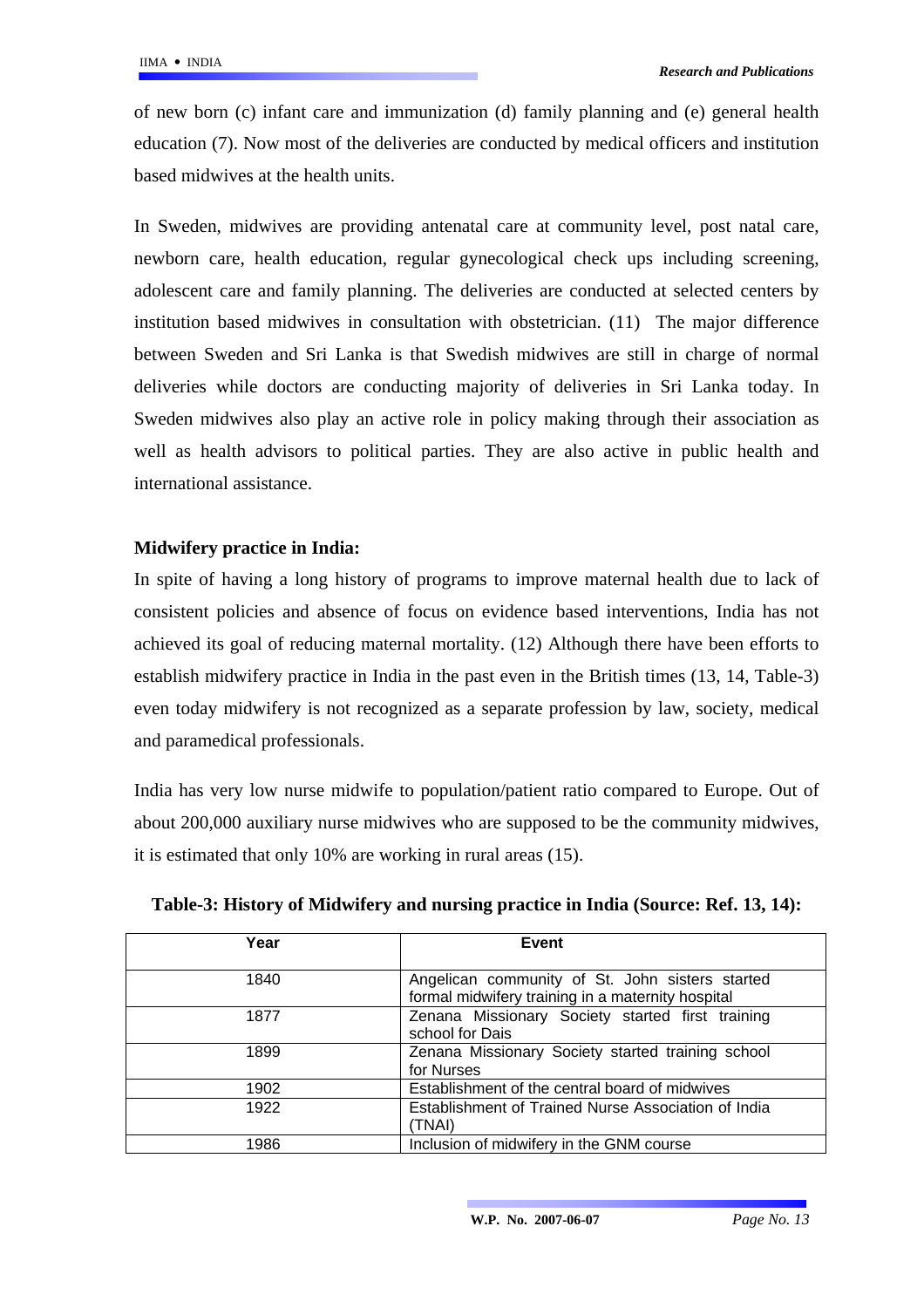#### **1. Status of Midwifery as a profession**

Midwifery and nursing are still regarded as paramedical professions to provide support to doctors and not as autonomous clinical professions. They are not given due recognition by their own fraternity, medical professionals and the state. Even within nursing profession there is resistance in recognizing midwifery as a specialized training and giving midwives their due status. This is the situation in spite of efforts by British to promote midwifery for delivery care in pre-independence era. The midwives do not have separate professional body or representation in nursing council or trained nurses association of India (TNAI). Society of Midwives in India has been formed only recently.

There are no official positions of community or institution based midwives. The Auxiliary Nurse Midwives who are as community midwives are not trained to use lifesaving drugs and procedures in case of obstetric emergency; although recently government has liberalized drug policy and allowed them the use of certain drugs for birth complications. (Module for ANMs, Ministry of Health and Family Welfare) They are not given much administrative, research or clinical skills. There are no career advancement prospects for midwives to attract educated women from all the classes to this profession.

### **2. Training in midwifery**

The original training course for ANM was for two years which had midwifery component of 6 months. From 1980 the training duration has been reduced to 18 months with less emphasis on midwifery and with very less practical component of midwifery. There are no separate midwifery schools in India as there is no position of midwife any where in the whole health system. Most of the ANM training schools do not have required qualified teaching staff for midwifery training or adequate training facilities. (15) The midwifery component of ANM training lacks adequate practical training even in the hospital set up and there is little midwifery training in the field. The nursing courses have about 3-6 months posting in the labor rooms of attached hospitals but student nurse does not get any hands on experience of midwifery as there are trainee doctors who are given preference. The midwifery training in India does not involve management of birth complications or use of instruments. After training the ANMs or midwives are registered with nursing council as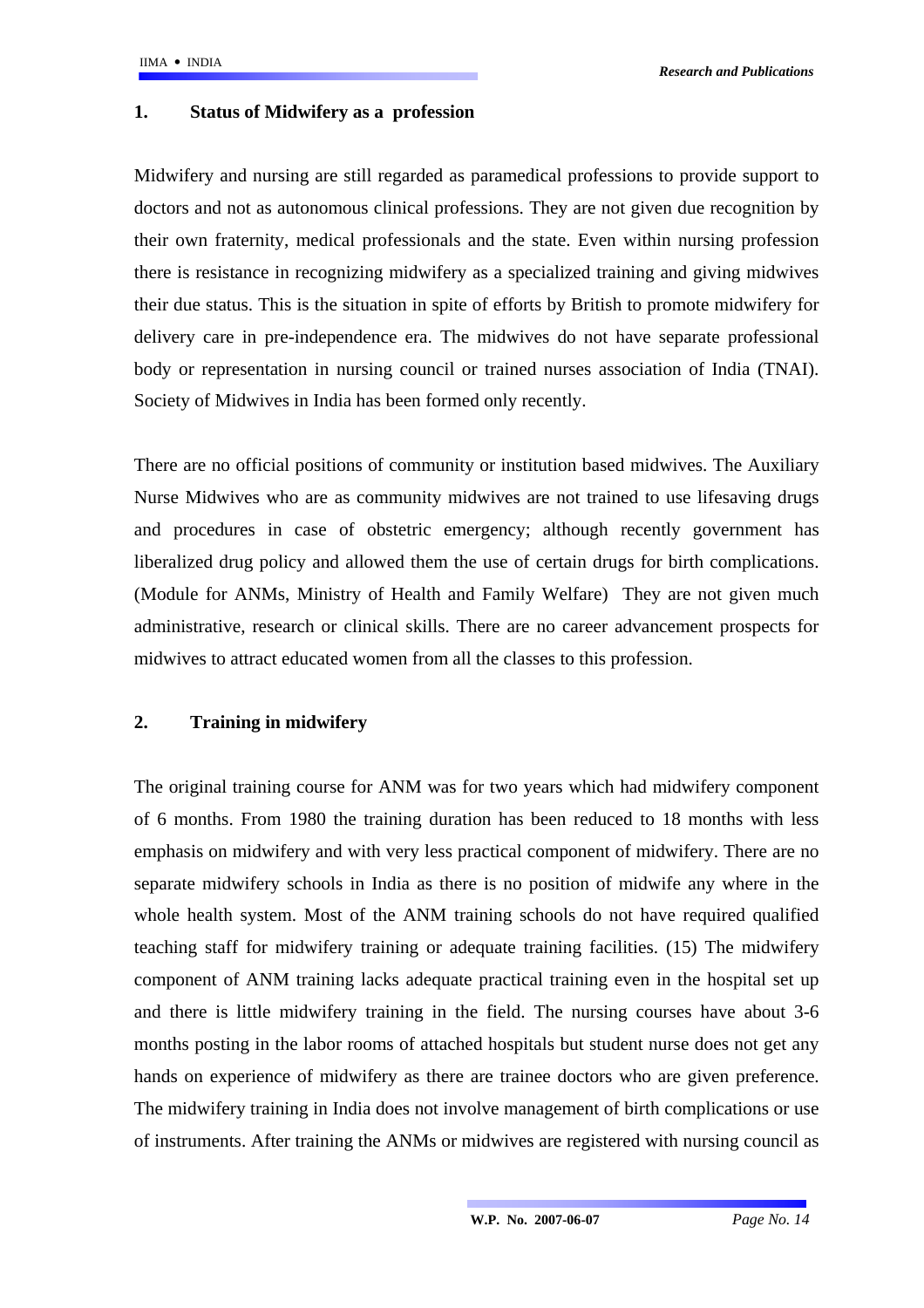there is no separate registering body for midwives. There is no data available on numbers of practicing midwives in India.

There is no scope for continued education or refresher training for midwives or nurses and there are limited opportunities for career advancement. The Indian Nursing Council (INC) has limited powers over state nursing councils to ensure quality nursing/ midwifery training and adherence to protocols in practice in the country.

# **3. Monitoring and regulation of midwifery**

As mentioned earlier, there is no data on practicing midwives in India and midwives are registered with nursing council as there is no separate registering body. There are no standard protocols for management of obstetric emergencies or guidelines on how and when to intervene for midwives. Emphasis on family planning and immunization has shifted the focus for ANMs and health system from delivery care. At present ANMs are conducting only 11% of deliveries in India. Even for those 11% there is no detailed reporting or supervision regarding quality of care provided.

District public health nurses who are supervisors of ANMs are not trained for the responsibilities and do not have facilities to carry out field supervisions. At the state and national level there are hardly any nursing/midwifery management posts.

The maternal mortality data in India is unreliable as the country has paid little attention to development of the vital registration system. The projected maternal mortality rates at state and national level are underestimates which make it difficult to judge the magnitude of problem and know the extent of progress made.

### **Recommendations to strengthen Midwifery:**

International evidence, especially from Sweden and Sri Lanka shows that midwifery based maternal health service backed by referrals and emergency obstetric care services was successful in reducing maternal deaths in resource poor settings during the  $19<sup>th</sup>$  and  $20<sup>th</sup>$ century. Based on the review of various frameworks for maternal health and the experience of Sweden and Sri Lanka we suggest a simple framework which links midwifery, referral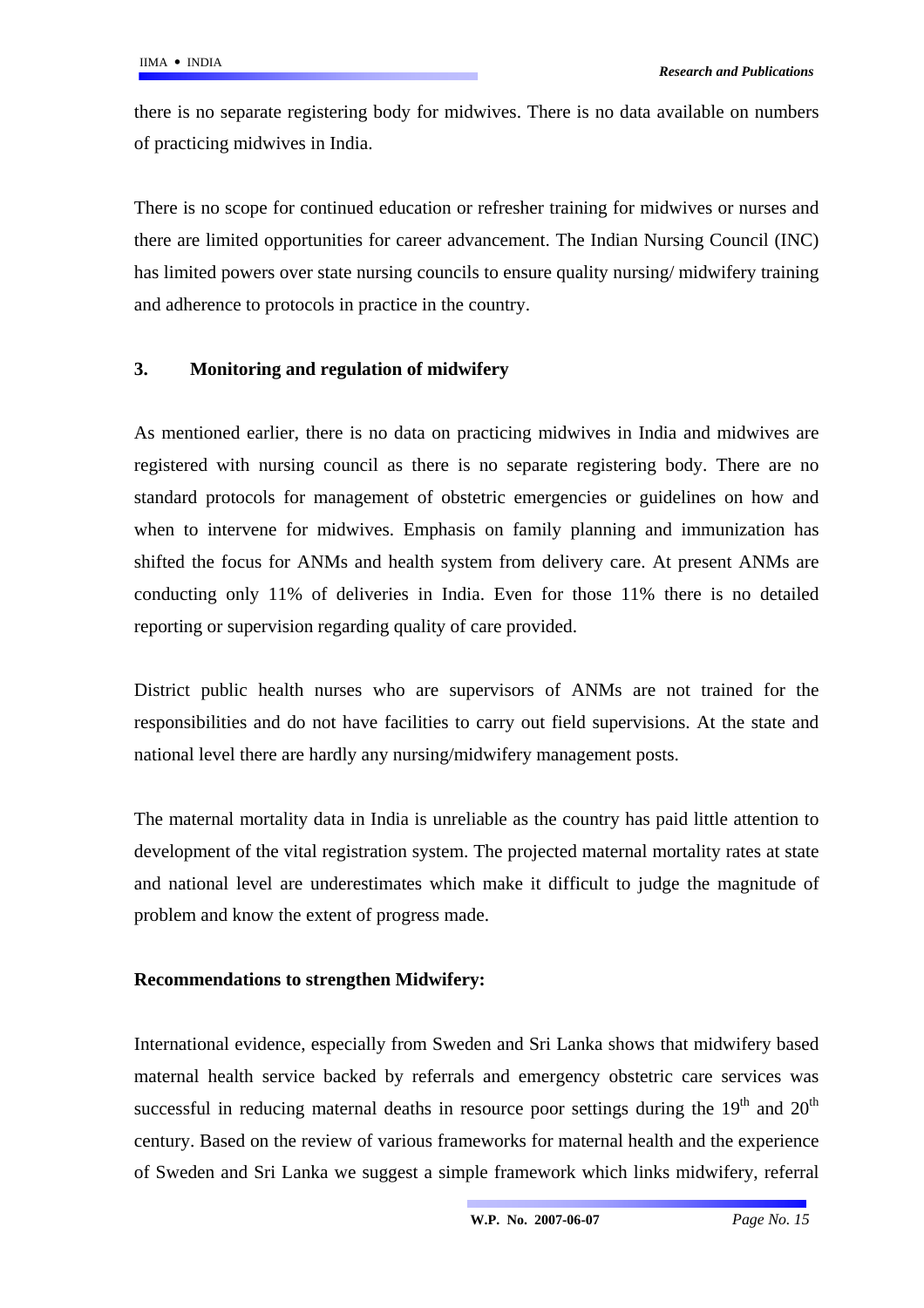and EmOC at three levels in rural areas (See Figure 1). Here we make specific recommendations to improve midwifery services, recognizing the importance of other two components.



**Figure-1: Framework for maternal health services to reduce maternal mortality** 

### **Specific recommendations for strengthening midwifery services in India are:**

**1.** Status of midwifery as a profession should be improved in India. The ANM should be upgraded to Public Health Midwife as in Sri Lanka. Both government and society should recognize midwifery as an important independent profession. As done in Sweden and Sri Lanka training young, strong, healthy women from urban and rural area, giving them quality midwifery training and having strong regulations will help improve status of midwives in society. Medical professionals should work as a team with midwives for increasing accessibility of quality delivery and neonatal care as providing care by specialists for 60 to 70 % Indian rural population is not possible. Separate registering and regulation bodies (councils) for midwives will facilitate establish it as an independent profession.

**2.** Standardization of protocols for management of common obstetric emergencies and interventions for midwives need to be established along with good reporting system. Close supervision and regular refresher training would help enhancing skills of community midwives and maintain quality delivery services in rural areas. Detailed reports of all the deliveries attended along with management of obstetric emergencies will help in monitoring skills and regular reviewing of midwives.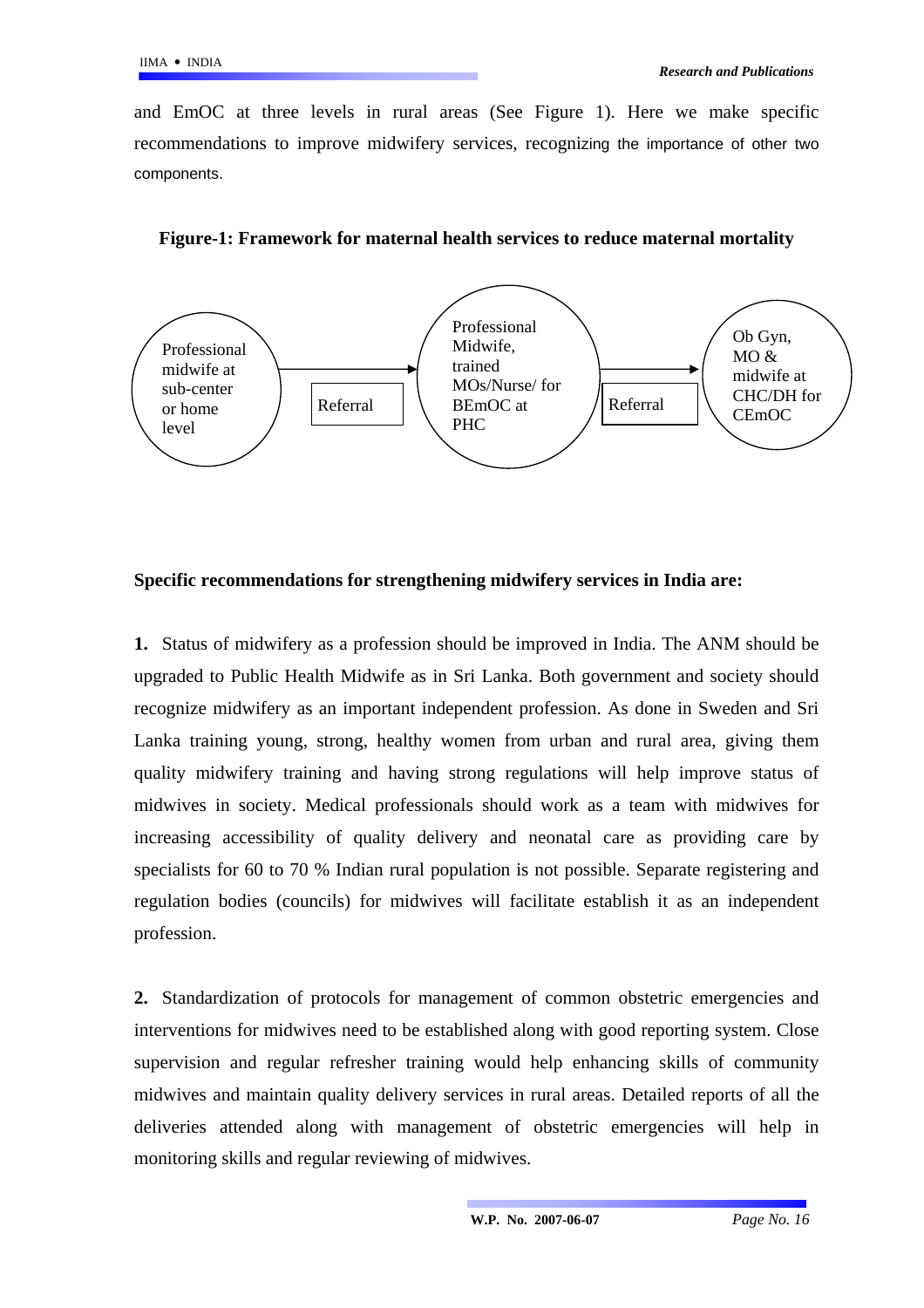**3.** Training of midwives should be of adequate duration with good practical component. Competency based training should be given in both institutional and community setup to give midwives the required skills and confidence to manage delivery care in rural situation. The training should be given under supervision of senior nurse or midwife for normal and abnormal labor. Certification of the midwife must be done after trial period in the field. Regular refresher courses should be mandatory for midwifery practitioners.

**4.** Institutional and community based midwife posts should be created in both government and private set ups to look after normal deliveries and basic EmOC. Both the sectors should be regulated by a regulating body consisting of senior midwives and medical professionals. Midwifes role should be expanded to include family planning, MVA, STD and HIV counseling, adolescent health, women's reproductive health outside of pregnancy and child birth etc.

**5.** India needs to establish a reliable vital registration system and maternal outcome monitoring system to have an accurate picture of maternal health situation. This will also help asses the work of midwives on maternal mortality and morbidity.

### **Conclusion**

Present maternal health situation in India is similar to the situation in Sweden in  $18<sup>th</sup>$ century and Sri Lanka in early  $20<sup>th</sup>$  century. Seventy percent population of India is rural and it is not possible to have doctors for all births. Reforming maternal health services by development of quality midwifery services backed by referrals and emergency obstetric services will help to provide locally accessible skilled assistance for all the births in India to reduce maternal mortality significantly. Establishing midwifery training schools, independent regulating body and standardizing midwifery practice requires continuous efforts on the part of government, medical and nursing professionals and society. Creating posts for midwives at institutional and community level with the scope for career advancement will help to attract women for all the walks of life which in turn will help to improve status of midwifery as a profession.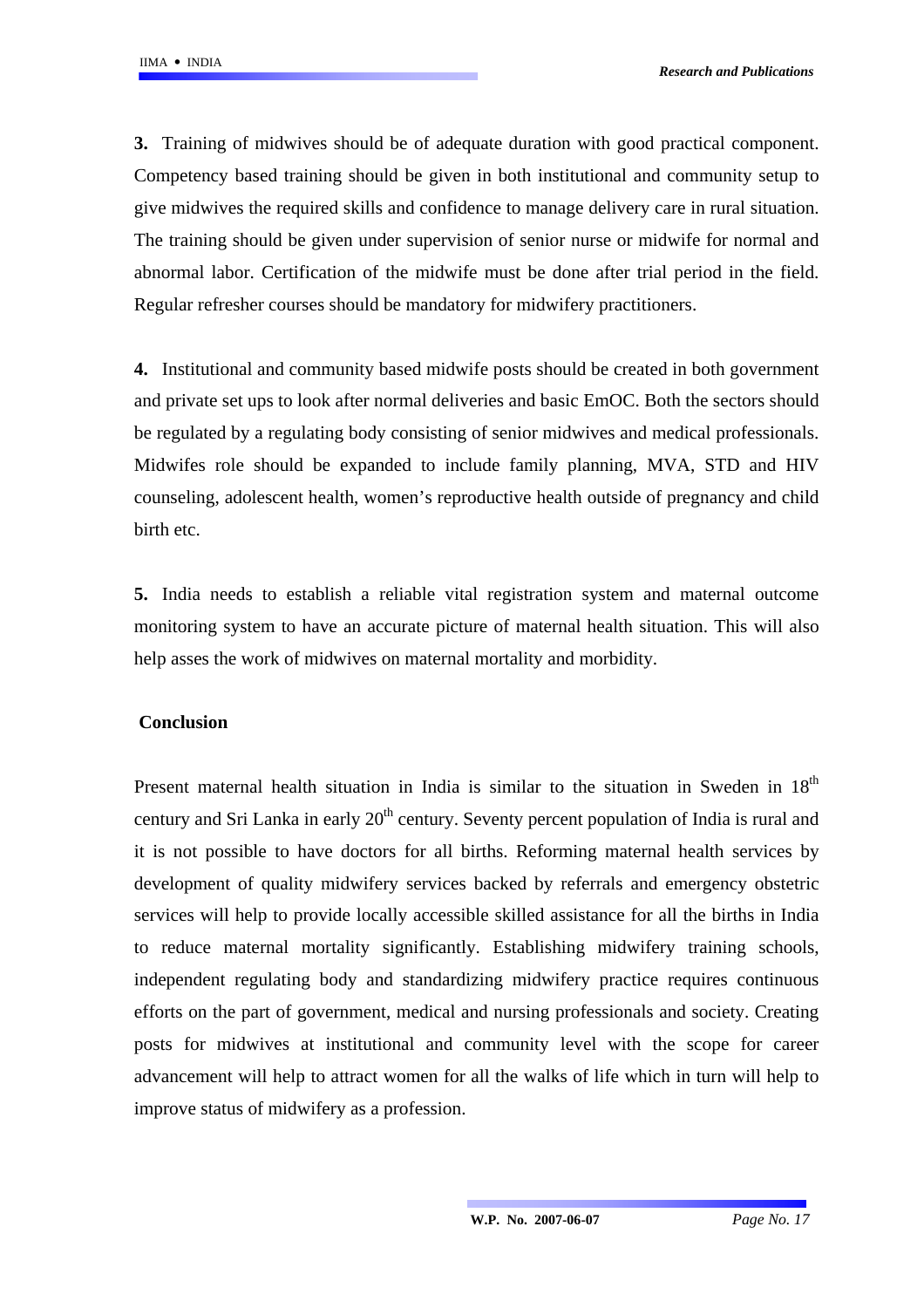Sri Lankan experience shows that when maternal health is provided by public health midwives supported by doctors and referral system it is possible to rapidly reduce maternal mortality with modest public expenditures (16). If India still neglects midwifery development and keeps focusing on ineffective strategies of TBA training, training community volunteers or half-baked efforts through short training of ANM without fundamental restructuring of rural midwifery services maternal mortality may not decline rapidly. Adopting a skilled cadre of midwives backed up by referral and EmOC will help India to achieve the goal of rapidly reducing maternal mortality with the existing resources.

### **Acknowledgement**:

The authors are thankful to Swedish International Development Agency (Sida), Professor K.V. Ramani (Indian Institute of Management, Ahmedabad), Dr Prakasamma (Academy of Nursing Studies, Hydrabad), Dr Kyllike Christianson (Karolinska Institute) and Ms Aana (Swedish Midwifery Association) for the support and inputs provided for this paper.